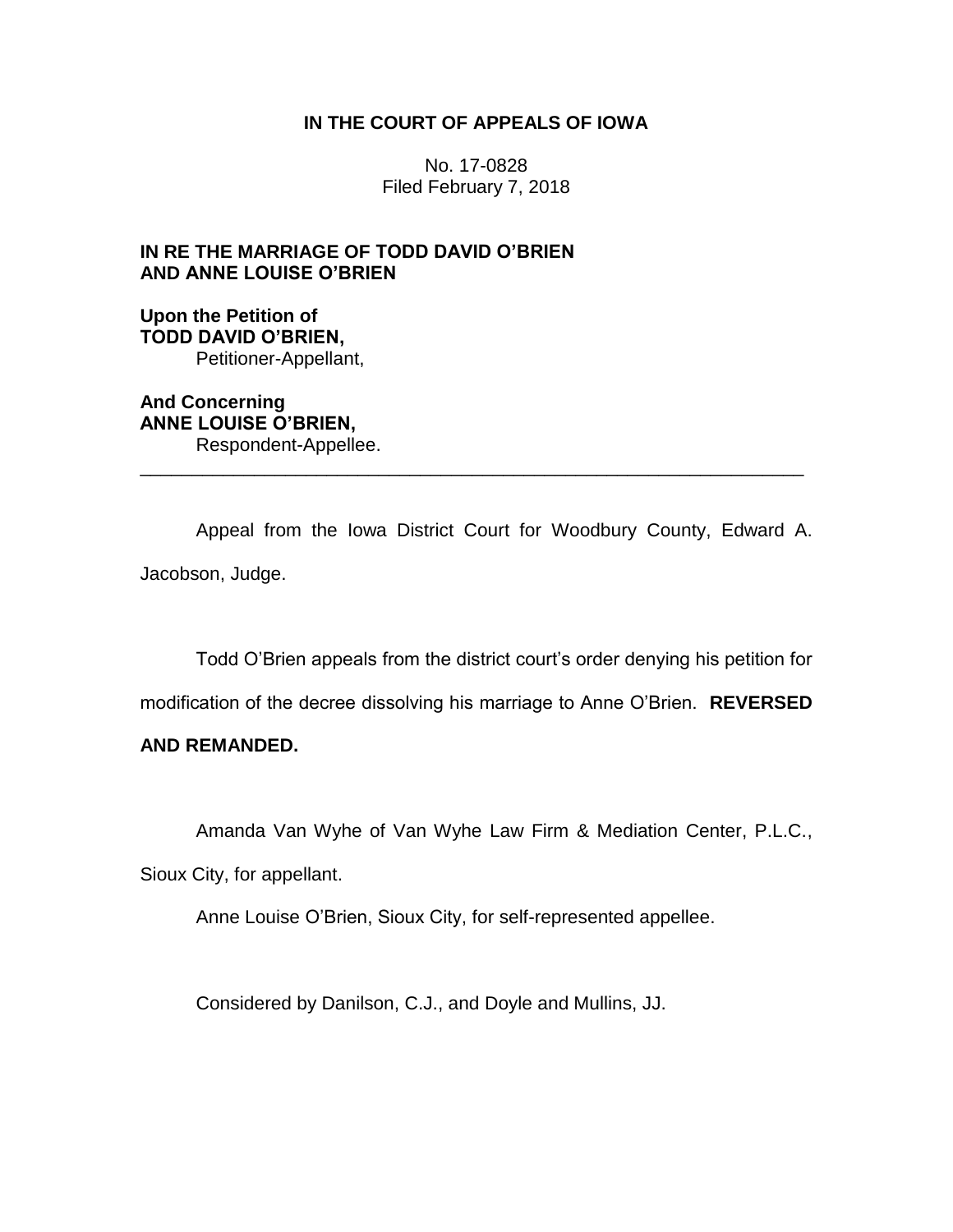### **DANILSON, Chief Judge.**

Todd O'Brien appeals from the district court's order denying his petition for modification of the decree dissolving his marriage to Anne O'Brien. Todd maintains there has been a substantial change in circumstances from the time the decree was entered justifying modification of the decree to place physical care of the parties' child, O.O., with  $Todd<sup>1</sup>$  Because we conclude  $Todd$  has established a substantial change in circumstances due to Anne's escalated alcohol abuse, we reverse the district court's denial of the petition for modification and remand for entry of a modified decree of dissolution.

### **I. Background Facts and Proceedings.**

The decree dissolving the parties' marriage was entered on November 6, 2014. The decree approved and adopted the parties' stipulation and agreement that resolved all matters regarding the dissolution. The stipulation and agreement provided the parties would have joint legal custody and shared physical care of their three children: S.O. born in 1996, M.O. born in 1998, and O.O. born in 2002. The stipulation and agreement also stated, "Neither parent will consume alcohol when the children are in his or her care."

On November 3, 2015, Todd filed the petition for modification alleging a substantial change in circumstances due to Anne's alleged alcohol abuse and her involvement with the department of human services (DHS) following an incident wherein Anne drove M.O. and O.O. to the mall while she was intoxicated in November 2014, three days after the decree of dissolution was entered. M.O. and O.O. did not realize Anne was intoxicated when they got into the car, but

 $\overline{a}$ 

 $<sup>1</sup>$  Anne has not filed a brief on appeal.</sup>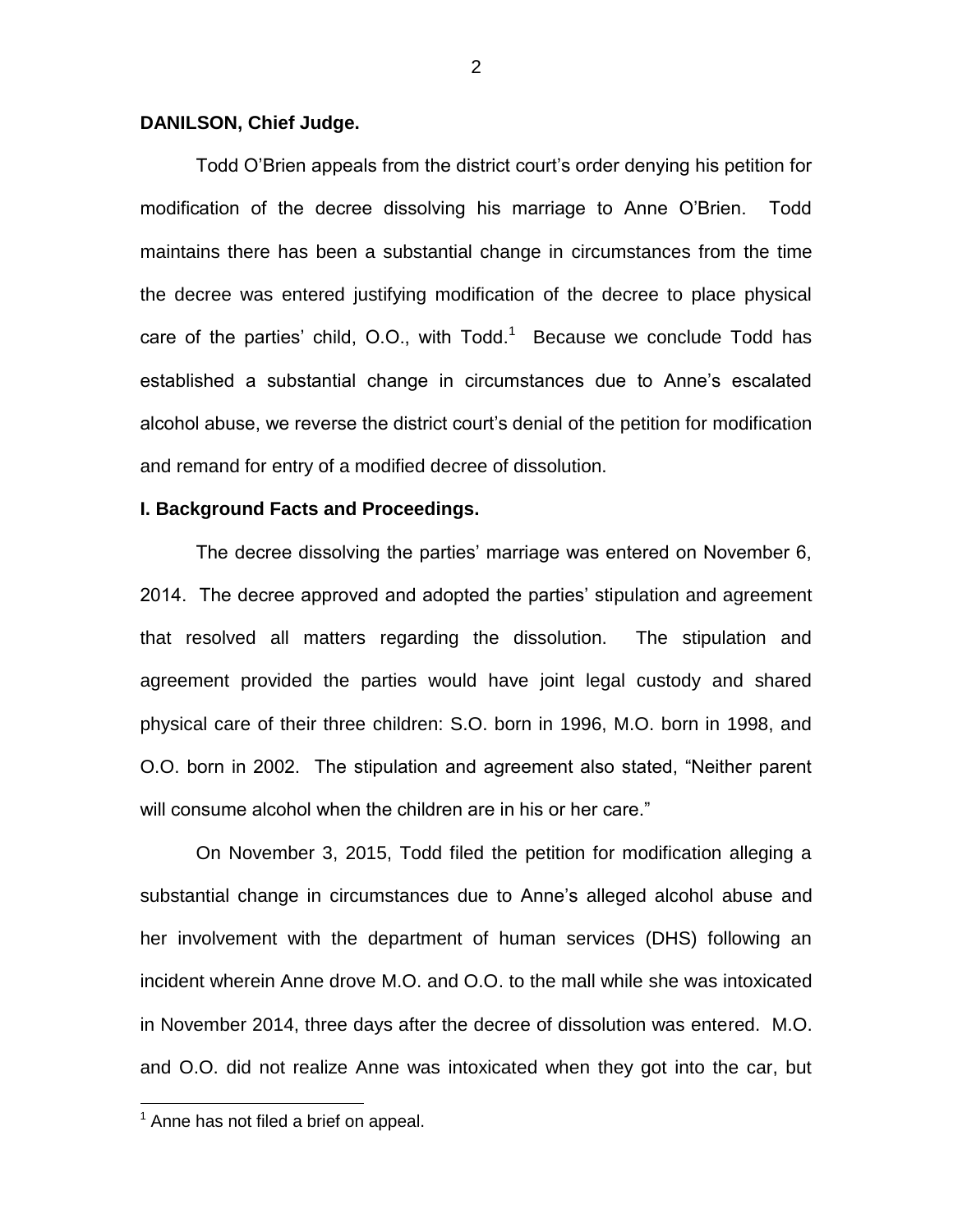soon noticed she was swerving while driving. The incident resulted in a confirmed child-abuse assessment by DHS for failure to provide proper supervision.

In the following approximate two-year period between the dissolution and the modification hearing, Anne's alcohol abuse continued, negatively impacting the children. On more than one occasion—and sometimes during Anne's custodial time—the children went to Anne's home only to find her intoxicated. In March 2016, Anne was asked by another parent to leave O.O.'s sporting event because she appeared to be intoxicated. And, in August 2016, Anne was unable to drive S.O. to college as planned because she had been drinking. Anne's alcohol abuse escalated to the point where it was necessary for her to seek treatment.

Anne began but unsuccessfully left two treatment programs before successfully graduating from a third program the month prior to the modification hearing. Despite DHS involvement in 2014, and multiple attempts at treatment, in a June 2016 deposition when asked if she was going to stop drinking Anne stated, "You know, I don't think that that's anything I'm going—I have in the works." At the modification hearing held on January 18, 2017, Anne admitted she had not stopped drinking even though she had promised her children she would.

After the modification hearing, the district court concluded Todd had not met his burden of establishing a substantial change in circumstances warranting modification of the custody provisions of the decree. In its March 27 order, the court stated:

3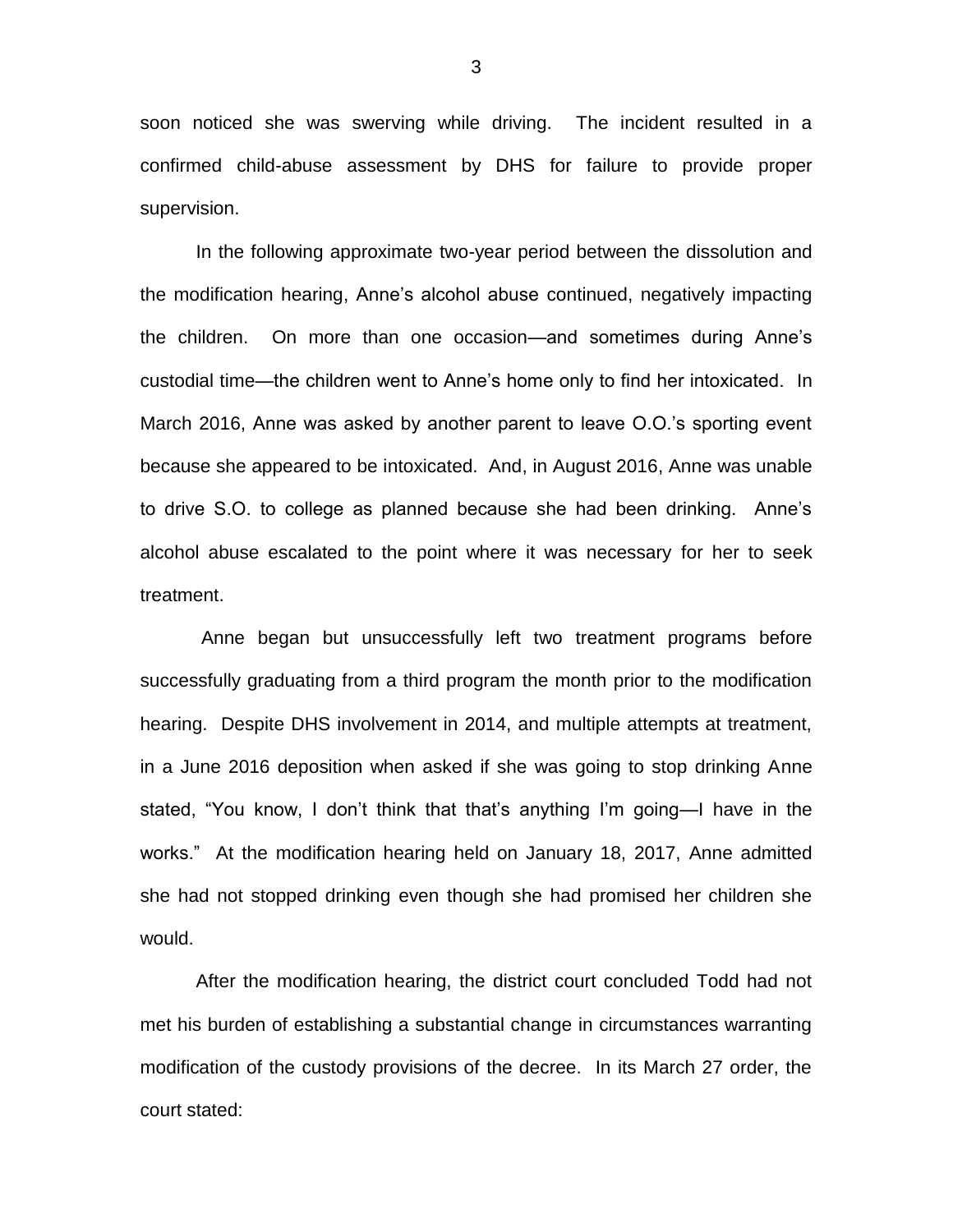The court concludes that there has been no material and substantial change in the circumstances of the parties since the decree was signed by Judge Sokolovske on November 6, 2014. In 2014 Todd changed his mind about joint physical care and attempted to get primary care away from Anne because he was concerned about Anne's drinking. That is exactly what he is attempting to do now and for the same reason.

Thus, the court denied Todd's petition for modification. Todd appeals.

# **II. Standard of Review.**

We review the district court's modification determination de novo. *In re Marriage of Harris*, 877 N.W.2d 434, 440 (Iowa 2016). "Though we make our own findings of fact, we give weight to the district court's findings." *Id.*

# **III. Analysis.**

 $\overline{a}$ 

Todd contends the district court erred in finding there was no substantial change in circumstances and in failing to place physical care of O.O. with  $Todd.<sup>2</sup>$ 

"Our marriage dissolution statute provides that a district court 'may subsequently modify child, spousal, or medical support orders when there is a substantial change in circumstances.'" *In re Marriage of Michael*, 839 N.W.2d 630, 635 (Iowa 2013) (quoting Iowa Code § 598.21C(1) (2015)).

A party seeking modification of a dissolution decree must prove by a preponderance of the evidence a substantial change in circumstances occurred after the decree was entered. The party seeking modification of a decree's custody provisions must also prove a superior ability to minister to the needs of the children.

*Harris*, 877 N.W.2d at 440 (internal citations omitted). "The controlling consideration in child custody cases is always what is in the best interests of the

 $2^2$  At the time of the modification hearing S.O. was over eighteen years of age. M.O. was eighteen but had not yet graduated high school and was living with Anne full time. Todd's claims relate only to the physical-care arrangement respecting O.O.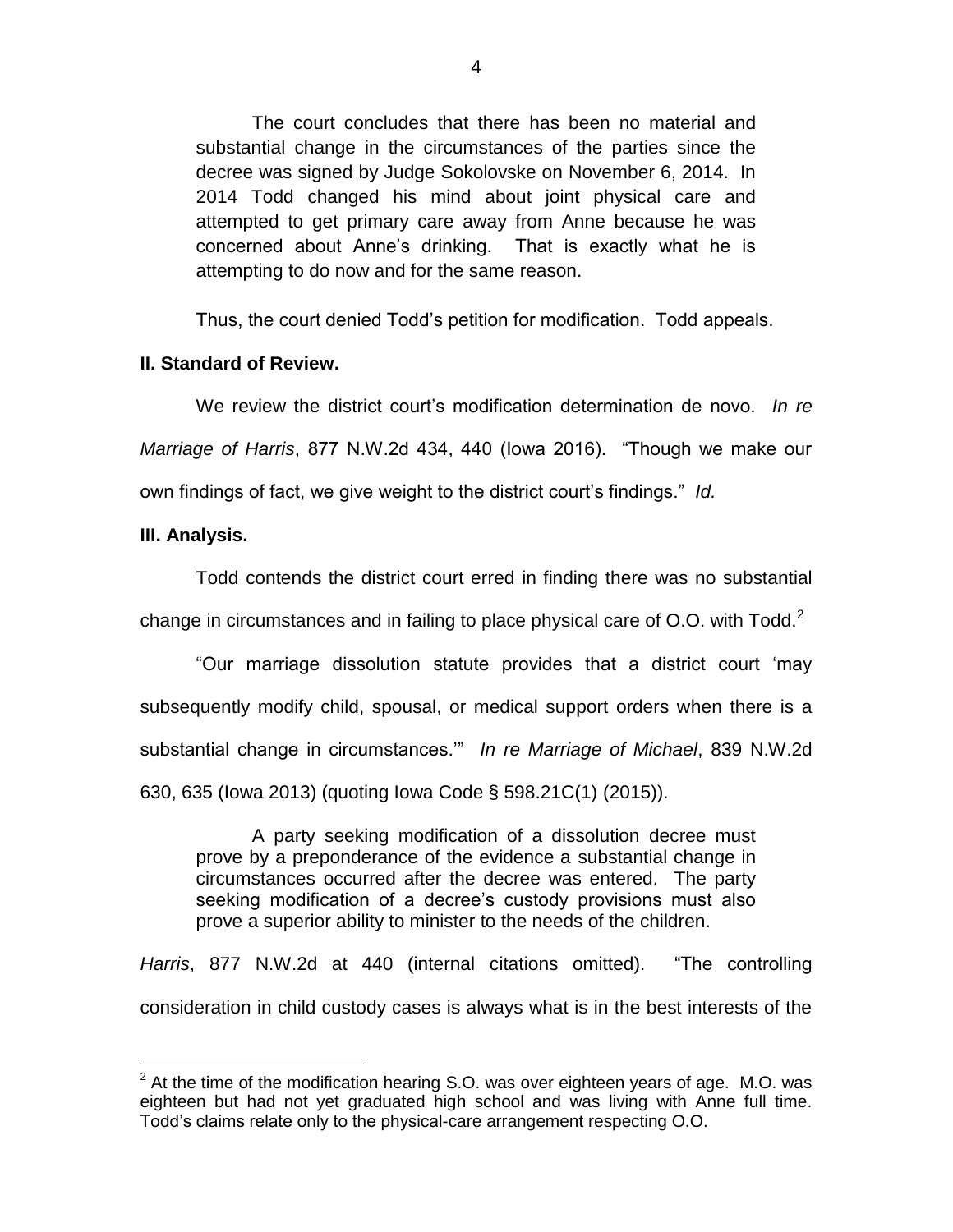children." *In re Marriage of Thielges*, 623 N.W.2d 232, 235 (Iowa Ct. App. 2000) (citation omitted).

We acknowledge a change of circumstances affording a modification of physical care must be something not in the contemplation of the decretal court. *Harris*, 877 N.W.2d at 440. Although the record reveals Todd was aware of Anne's drinking at the time the dissolution decree was entered, $3$  part of the decree was that "[n]either parent will consume alcohol when the children are in his or her care." We conclude the escalation of Anne's alcohol abuse constitutes a substantial change in circumstances justifying modification. Anne's use and perhaps abuse of alcohol may have been in the contemplation of the decretal court, but Anne's alcohol abuse did not lead to DHS involvement or require treatment until after the decree of dissolution was entered. Although Anne drank prior to the decree, the escalation of Anne's alcohol abuse has increased the potential for emotional and physical danger to the child to the point that at times she is unfit to provide care for the child.

From the time the dissolution decree was entered, the children have discovered Anne drunk and unresponsive a number of times—some of which were during her custodial time. Thus, Anne has on occasion been unable to fulfill her duties as a mother due to her excessive drinking. Anne also drove M.O. and

 $\overline{a}$ 

 $3$  Prior to entry of the stipulation and agreement and the decree of dissolution, Todd raised issues with the court regarding Anne's consumption of alcohol while the children were in his care. In October 2014, Todd filed a motion seeking to amend his petition for dissolution to pursue a claim for physical care of the children because he had "recently received information indicating that [Anne] . . . ha[d] in fact consumed alcohol on many occasions while the children were in her care." The court granted Todd's request for leave to amend the petition. However, the parties entered the stipulation and agreement shortly thereafter, in early November 2014, agreeing to joint legal custody and shared physical care of the children.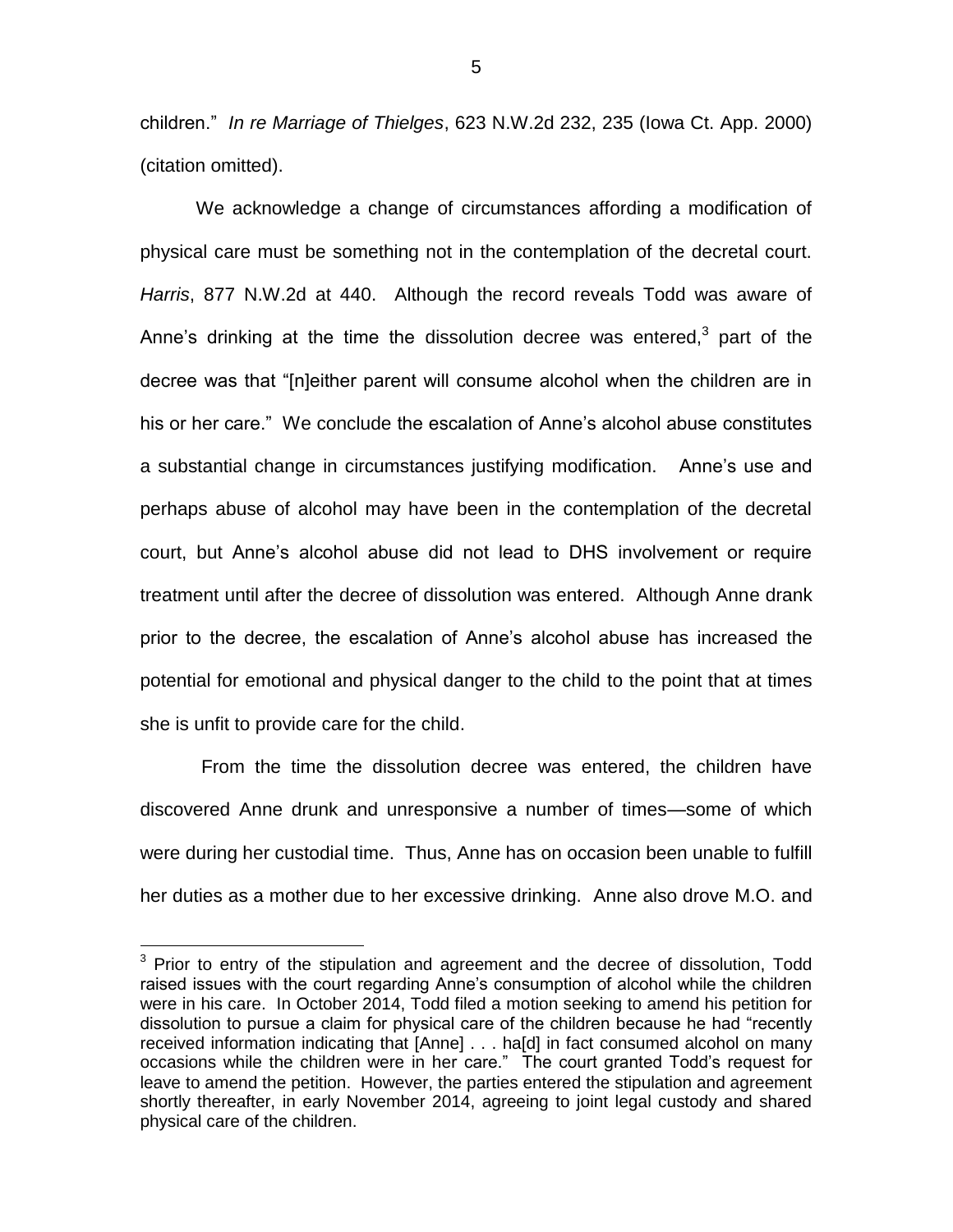O.O. in her vehicle at least one time while intoxicated, resulting in DHS involvement. Despite the negative impact on the children caused by her drinking, Anne stated in her June 2016 deposition she did not have a clear intention to stop drinking. The guardian ad litem recommended placing physical care of O.O. with Todd. The guardian ad litem also opined placing physical care with Todd was in O.O.'s best interests because it is possible O.O. would get into a vehicle with Anne in the future either not knowing Anne was drunk or not wanting to confront Anne about her drinking.

Additionally, the parties' inability to communicate cordially about their children creates a scenario where the children are placed in the middle of the parents' animosity. Continuing a shared-care arrangement under these circumstances is not in O.O.'s best interests.

Further, at this time, Todd is able to provide superior care to O.O. Although the record reveals Todd struggled in parenting M.O. and the two have a strained relationship, there is no evidence that Todd has similar struggles in parenting O.O. Todd is able to provide O.O. with the stability and safety that she deserves. Upon our de novo review, we conclude there is a substantial change in circumstances requiring modification of the dissolution decree and placing O.O. in Todd's physical care is in her best interests.

We note Todd also raised issues on appeal concerning the district court's limitation of evidence and decision to speak with O.O. privately in chambers. We find Todd's claims are not preserved for our review as no objections were made to the district court respecting these claims. *See Meier v. Senecaut*, 641 N.W.2d 532, 537 (Iowa 2002) ("It is a fundamental doctrine of appellate review that